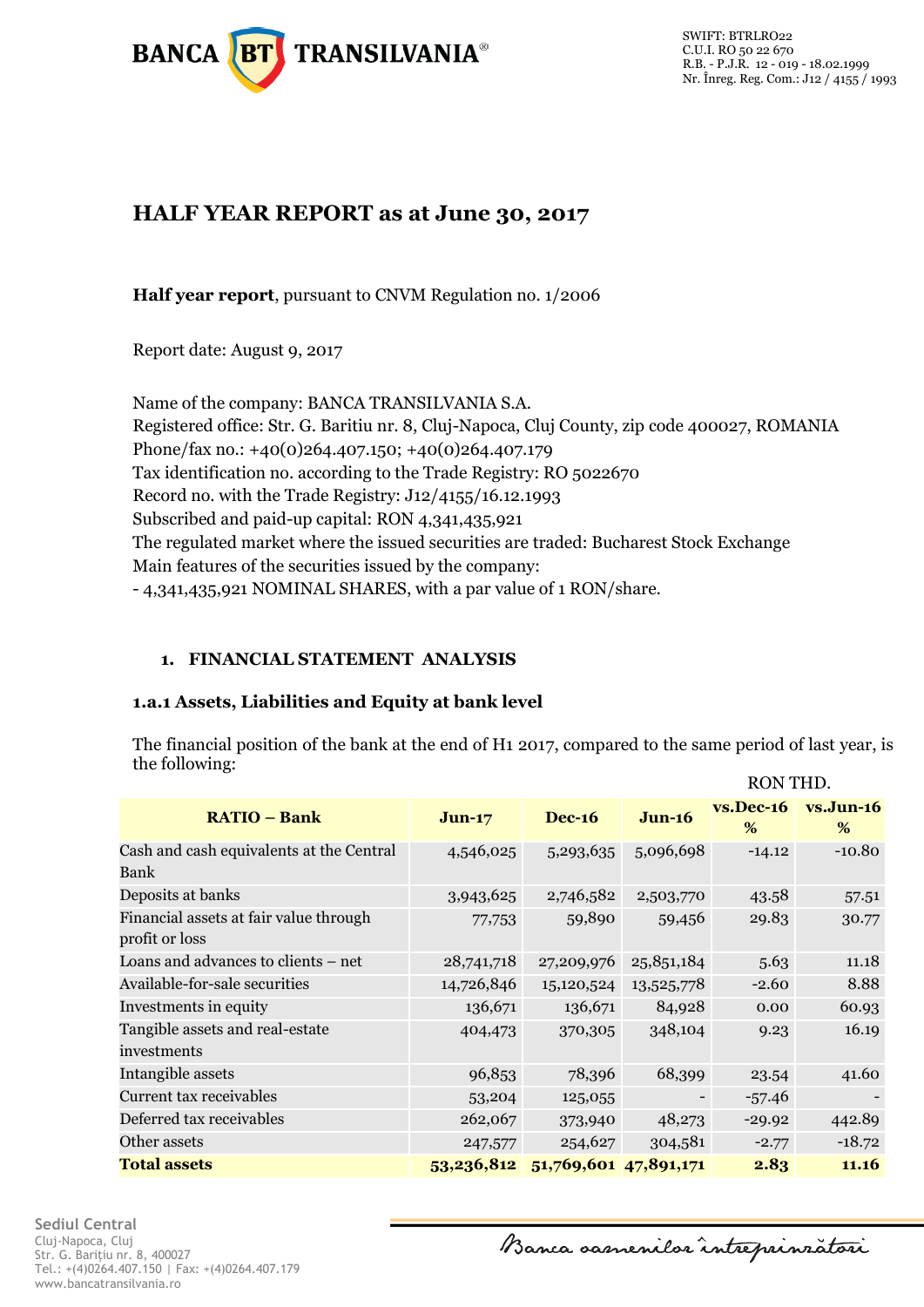| <b>RATIO - Bank</b>                        | $Jun-17$                         | <b>Dec-16</b>         | $Jun-16$       |          | vs.Dec-16 vs.Jun-16 |
|--------------------------------------------|----------------------------------|-----------------------|----------------|----------|---------------------|
|                                            |                                  |                       |                | %        | %                   |
| Deposits with banks                        | 181,001                          | 247,268               | 509,462        | $-26.80$ | $-64.47$            |
| Deposits from clients                      | 43,530,459                       | 41,851,773            | 39,020,732     | 4.01     | 11.56               |
| Loans from banks and other financial       | 1,425,146                        | 2,246,461             | 1,337,930      | $-36.56$ | 6.52                |
| institutions                               |                                  |                       |                |          |                     |
| Subordinated liabilities                   | 412,462                          | 424,111               | 412,935        | $-2.75$  | $-0.11$             |
| Provisions for other risks and loan        |                                  |                       |                |          |                     |
| commitments                                | 504,400                          | 506,955               | 692,041        | $-0.50$  | $-27.11$            |
| Other liabilities                          | 800,994                          | 508,945               | 617,026        | 57.38    | 29.82               |
| <b>Total liabilities</b>                   | 46,854,462 45,785,513 42,590,126 |                       |                | 2.33     | 10.01               |
| Share capital                              | 3,732,549                        | 3,732,549             | 3,112,539      | 0.00     | 19.92               |
| Own shares                                 | $-44,014$                        | $-16,546$             | $\blacksquare$ | 166.01   |                     |
| Share premiums                             | 28,374                           | 28,374                | 28,360         | 0.00     | 0.05                |
| Retained earnings                          | 2,072,338                        | 1,779,244             | 1,663,304      | 16.47    | 24.59               |
| <b>Revaluation reserve</b>                 | 26,112                           | 27,188                | 26,436         | $-3.96$  | $-1.23$             |
| Reserve from available-for-sale assets     | 144,502                          | 10,790                | 97,872         | 1.239.22 | 47.64               |
| Other reserves                             | 422,489                          | 422,489               | 372,533        | 0.00     | 13.41               |
| <b>Total shareholders' equity</b>          |                                  | 6,382,350 5,984,088   | 5,301,045      | 6.66     | 20.40               |
| <b>Total liabilities and shareholders'</b> |                                  |                       |                |          |                     |
| equity                                     |                                  | 53,236,812 51,769,601 | 47,891,171     | 2.83     | 11.16               |

At the end of the first 6 months of 2017, the bank's assets totaled 53,236.81 mill. RON, an increase by 11% versus the same period of last year, which equaled an amount of 5,345.64 mill. RON.

In terms of assets, significant increases were registered for the following positions:

- net loans in the first semester of 2017 represented 28,741.72 million RON, increasing with 11% versus net loans at 30.06.2016.

- cash and cash equivalents were 58% higher than in the same period of the previous year, reaching 3,943.63 mill. RON;

- investments in equity went up by 61% versus the same period last year, reaching 136.67 mill. RON;

From January to June 2017, at gross level, before registering off-balance sheet records, BT loans increased by 5%, across all lines of business.

The rate of non-performing exposures according to the EBA was 8.1% at June 30, 2017.

The loan to deposit ratio is 71% at the end of H1 2017.

The capital adequacy ratio of the bank computed as at June 30, 2017, taking into consideration the aggregate profit of the first semester of 2017 was 19.95% (18.35% without including the profit), being comfortably positioned above the minimum level of 8%, which is required by Regulation (EU) no. 575/2013 regarding prudential requirements for credit institutions, which apply as of 2014.

BT's financial data confirms that the Bank enjoys adequate capitalization and a comfortable level of liquidity.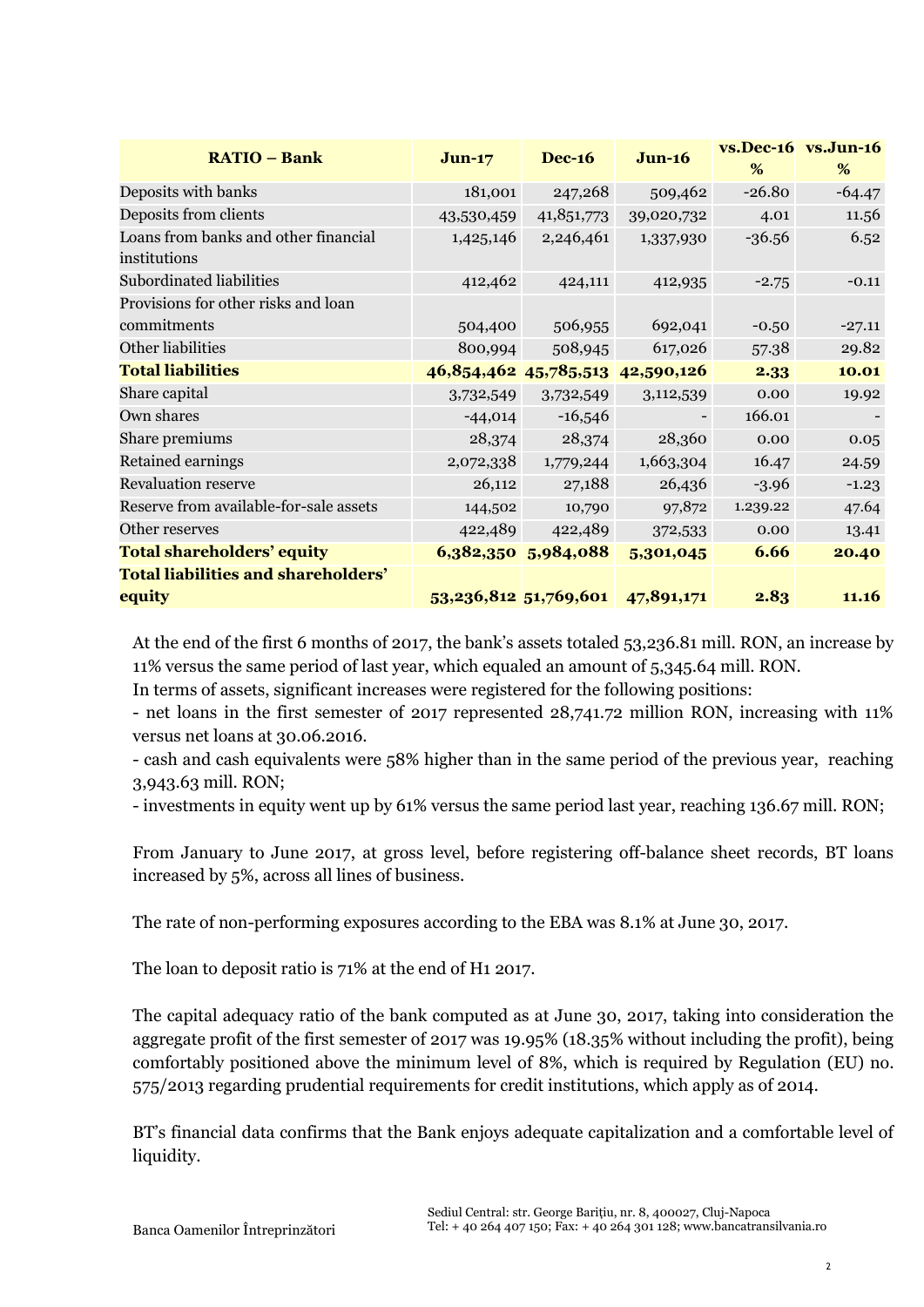Banca Transilvania's shareholder equity as at 30.06.2017 reached 6,382.35 million RON, 20% over the amount registered a year before, when 5,301.04 million RON.

The Ordinary General Meeting of Shareholders, respectively the Extraordinary General Meeting of Shareholders of 26.04.2017 approved the granting of dividends amounting to a total of RON 219,000,000, the gross dividend/share being RON 0.0600650382, as well as granting free shares by increasing the bank's share capital with RON 695,388,129, by issuing 695,388,129 shares with a face value of 1 RON/share.

Please note that the Bank's ownership structure is constantly changing, due to the fact that BT's shares are currently traded on the securities market, in compliance with the provisions of Law 52/1994 and the norms of the National Securities Commission (CNVM). At present, Banca Transilvania's shares are listed on the Bucharest Stock Exchange in Category I. The ownership structure of BT as at June 30, 2017 is presented in the Annex.

|                                                                              |            |               |                          | IVOIA TIID'         |           |
|------------------------------------------------------------------------------|------------|---------------|--------------------------|---------------------|-----------|
| <b>RATIO - BT Group</b>                                                      | $Jun-17$   | <b>Dec-16</b> | <b>Jun-16</b>            | vs.Dec-16 vs.Jun-16 |           |
|                                                                              |            |               |                          | %                   | %         |
| Cash and cash equivalents at Central Bank                                    | 4,546,050  | 5,293,660     | 5,096,741                | $-14.12$            | $-10.80$  |
| Deposits at banks                                                            | 4,004,187  | 2,785,505     | 2,524,615                | 43.75               | 58.61     |
| Financial assets at fair value through profit<br>or loss                     | 212,756    | 163,520       | 154,142                  | 30.11               | 38.03     |
| Loans and advances to clients - net                                          | 28,080,307 | 26,710,402    | 25,485,186               | 5.13                | 10.18     |
| Leasing investments - net                                                    | 643,055    | 523,643       | 428,709                  | 22.80               | 50.00     |
| Available-for-sale securities                                                | 14,573,123 | 14,993,828    | 13,430,694               | $-2.81$             | 8.51      |
| Held-to-maturity securities                                                  |            | 20,691        | 16,775                   | $-100.00$           | $-100.00$ |
| Tangible assets and real-estate investments                                  | 623,316    | 558,734       | 504,857                  | 11.56               | 23.46     |
| Intangible assets                                                            | 104,764    | 86,600        | 75,221                   | 20.97               | 39.27     |
| Goodwill                                                                     | 2,774      | 2,774         | 2,774                    | 0.00                | 0.00      |
| Current tax receivables                                                      | 51,156     | 119,103       | $\overline{\phantom{0}}$ | $-57.05$            |           |
| Deferred tax receivables                                                     | 268,734    | 378,716       | 50,031                   | $-29.04$            | 437.13    |
| Other assets                                                                 | 287,398    | 307,048       | 372,937                  | $-6.40$             | $-22.94$  |
| <b>Total assets</b>                                                          | 53,397,620 | 51,944,224    | 48,142,682               | 2.80                | 10.92     |
| Deposits with banks                                                          | 181,001    | 247,268       | 509,462                  | $-26.80$            | $-64.47$  |
| Deposits from clients                                                        | 43,351,733 | 41,681,475    | 38,926,528               | 4.01                | 11.37     |
| Loans from banks and other financial<br>institutions                         | 1,469,386  | 2,304,911     | 1,403,607                | $-36.25$            | 4.69      |
| Other subordinated liabilities                                               | 412,462    | 424,111       | 412,998                  | $-2.75$             | $-0.13$   |
| Provisions for other risks and loan<br>commitments                           | 511,055    | 514,582       | 697,046                  | $-0.69$             | $-26.68$  |
| Other liabilities                                                            | 891.088    | 581.844       | 701.643                  | 53.15               | 27.00     |
| <b>Total liabilities excluding net assets</b><br>attributable to unitholders | 46.816.725 |               | 45.754.191 42.651.284    | 2.32                | 9.77      |

### **1.a.2 Assets, Liabilities and Equity at Group level**

 $DON$  THD.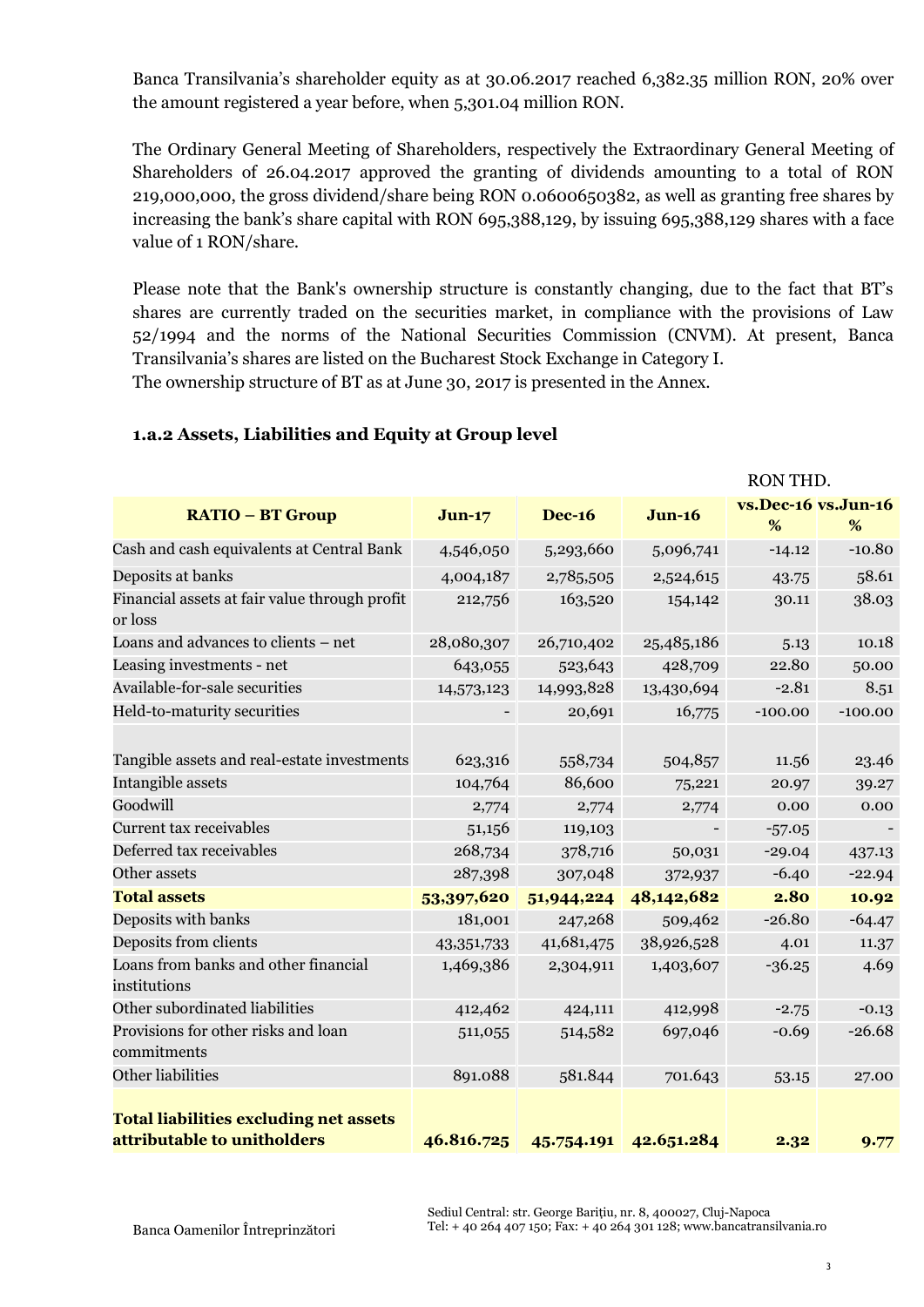RON THD.

|                                                                |            | <b>Dec-16</b> | $J$ un-16  | vs.Dec-16 vs.Jun-16 |          |
|----------------------------------------------------------------|------------|---------------|------------|---------------------|----------|
| <b>RATIO - Group</b>                                           | $Jun-17$   |               |            | %                   | %        |
| Net assets attributable to                                     |            |               |            |                     |          |
| unitholders - liability                                        | 44.509     | 37.326        | 32.823     | 19.24               | 35.60    |
| <b>Total liabilities</b>                                       | 46,861,234 | 45,791,517    | 42,684,107 | 2.34                | 9.79     |
| Share capital                                                  | 3,732,549  | 3,732,549     | 3,112,539  | 0.00                | 19.92    |
| Own shares                                                     | $-57,461$  | $-29,993$     | $-13,447$  | 91.58               | 327.31   |
| Share premiums                                                 | 28,374     | 28,374        | 28,360     | 0.00                | 0.05     |
| Retained earnings                                              | 2,257,705  | 1,954,073     | 1,817,622  | 15.54               | 24.21    |
| <b>Revaluation reserve</b>                                     | 25,123     | 26,227        | 25,502     | $-4.21$             | $-1.49$  |
| Reserves from available-for-sale assets                        | 104,567    | $-8,791$      | 91,281     | $-1.289.48$         | 14.56    |
| Other reserves                                                 | 432,506    | 432,061       | 381,227    | 0.10                | 13.45    |
| Total equity attributable to the<br><b>Bank's shareholders</b> | 6,523,363  | 6,134,500     | 5,443,084  | 6.34                | 19.85    |
| Non-controlling interests                                      | 13,023     | 18,207        | 15,491     | $-28.47$            | $-15.93$ |
| <b>Total shareholders' equity</b>                              | 6,536,386  | 6,152,707     | 5,458,575  | 6.24                | 19.75    |
| <b>Total liabilities and shareholders'</b>                     |            |               |            |                     |          |
| equity                                                         | 53,397,620 | 51,944,224    | 48,142,682 | 2.80                | 10.92    |

Banca Transilvania Group ended the first half of 2017 with 53.40 billion lei, of which 53.24 billion dollars are incurred by the Bank, while net loans (including leasing) represent 54% of the Group's assets.

At the end of the first half of 2017, Banca Transilvania's assets have a share of 99.70 % in the total assets of the BT Group.

#### **1.b. Profit and loss account**

The main elements of the Profit and Loss Account at separate and consolidated level, prepared in accordance with the International Financial Reporting Standards (IFRS) as endorsed by the European Union, compared to the same period as last year, are the following:

| <b>Ratio</b>                              | <b>Bank</b> | <b>Bank</b> | $vs.Jun-16$ | <b>Group</b> | <b>Group</b> | $vs.Jun-16$ |
|-------------------------------------------|-------------|-------------|-------------|--------------|--------------|-------------|
|                                           | $Jun-17$    | $Jun-16$    | %           | $Jun-17$     | $Jun-16$     | %           |
| Interest income                           | 989,286     | 1,001,276   | $-1.20$     | 1,026,473    | 1,027,789    | $-0.13$     |
| Interest expense                          | $-103,005$  | $-143,583$  | $-28.26$    | $-103,479$   | $-145,949$   | $-29.10$    |
| Net interest income                       | 886,281     | 857,693     | 3.33        | 922,994      | 881,840      | 4.67        |
| Fee and commission income                 | 330,900     | 294,840     | 12.23       | 348,814      | 307,311      | 13.51       |
| Fee and commission expenses               | $-57,034$   | $-51,893$   | 9.91        | $-53,852$    | $-48,838$    | 10.27       |
| commission<br>fee<br>and<br>Net<br>income | 273,866     | 242,947     | 12.73       | 294,962      | 258,473      | 14.12       |
| Net trading income                        | 102,756     | 80,675      | 27.37       | 120,345      | 79,743       | 50.92       |

Sediul Central: str. George Barițiu, nr. 8, 400027, Cluj-Napoca

4 Tel: + 40 264 407 150; Fax: + 40 264 301 128; www.bancatransilvania.ro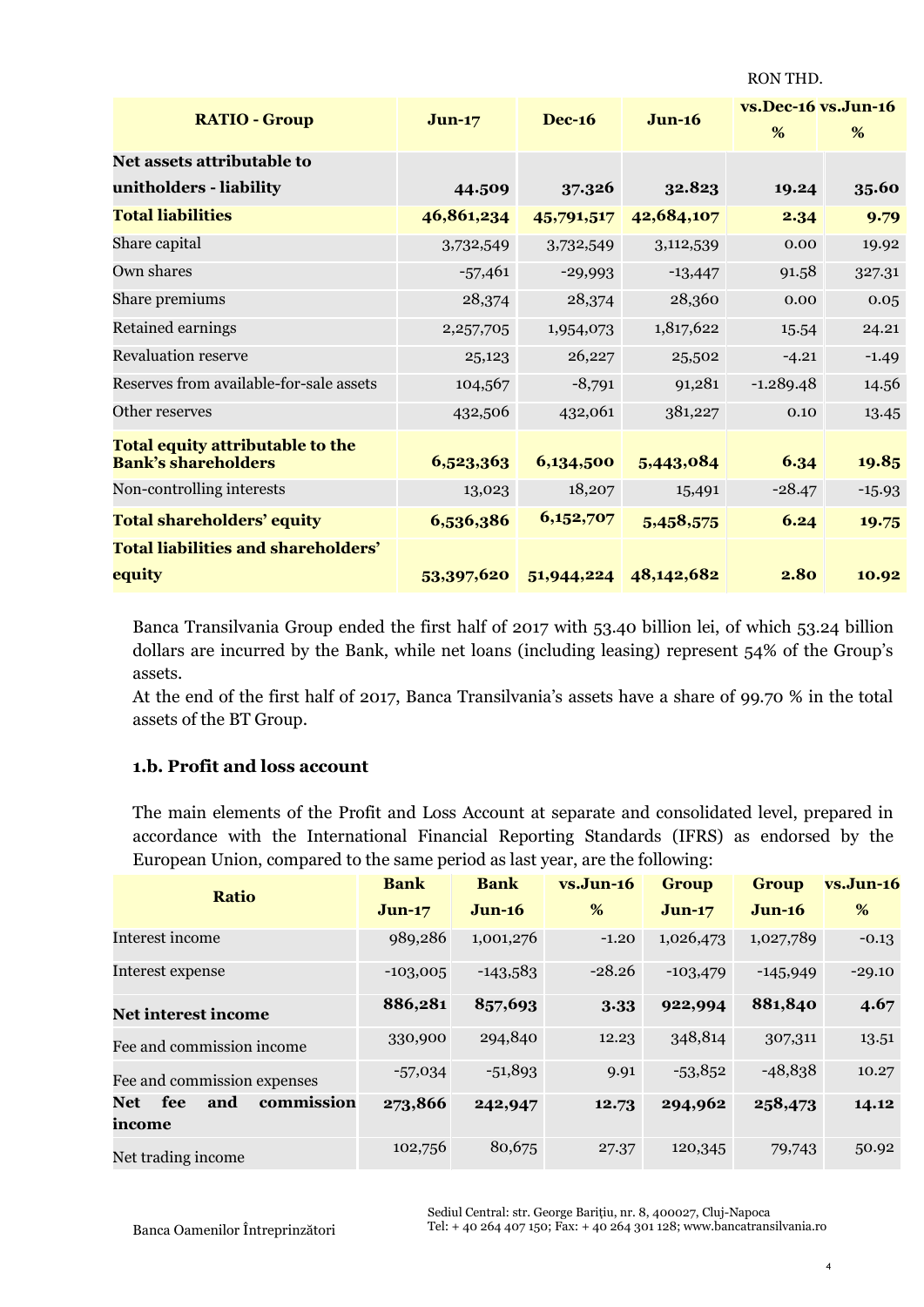| <b>Ratio</b>                                                                                      | <b>Bank</b> | <b>Bank</b> | $vs.Jun-16$ | <b>Group</b> | <b>Group</b> | vs.Jun-   |
|---------------------------------------------------------------------------------------------------|-------------|-------------|-------------|--------------|--------------|-----------|
|                                                                                                   | $Jun-17$    | $Jun-16$    | %           | $Jun-17$     | $Jun-16$     | 16 %      |
| earnings from the sale of<br>Net<br>financial instruments held for sale                           | $-20,863$   | 269,498     | $-107.74$   | $-19,850$    | 269,758      | $-107.36$ |
| Guarantee<br>Fund<br>Deposit<br>and<br><b>Resolution Fund contributions</b>                       | $-49,696$   | $-72,792$   | $-31.73$    | $-49,696$    | $-72,792$    | $-31.73$  |
| Other income                                                                                      | 70,321      | 37,180      | 89.14       | 82,045       | 61,953       | 32.43     |
| <b>Operating income</b>                                                                           | 1,262,665   | 1,415,201   | $-10.78$    | 1,350,800    | 1,478,975    | $-8.67$   |
| Net expenses with depreciation<br>adjustments for assets, risk<br>provisions and loan commitments | $-57,487$   | $-325,216$  | $-82.32$    | $-59,333$    | $-317,923$   | $-81.34$  |
| <b>Staff</b> expenses                                                                             | $-338,187$  | $-304,816$  | 10.95       | $-359,629$   | $-318,079$   | 13.06     |
| Depreciation and amortization<br>charges                                                          | $-41,235$   | $-35,680$   | 15.57       | $-56,990$    | $-45,153$    | 26.22     |
| Other operating expenses                                                                          | $-243,288$  | $-211,191$  | 15.20       | $-269,506$   | $-232,730$   | 15.80     |
| <b>Operating expenses</b>                                                                         | $-680,197$  | $-876,903$  | $-22.43$    | $-745,458$   | $-913,885$   | $-18.43$  |
| <b>Profit before tax</b>                                                                          | 582,468     | 538,298     | 8.21        | 605,342      | 565,090      | 7.12      |
| Income tax expense                                                                                | $-86,411$   | $-80,042$   | 7.96        | $-92,614$    | $-84,019$    | 10.23     |
| Net profit for the period                                                                         | 496,057     | 458,256     | 8.25        | 512,728      | 481,071      | 6.58      |
| Profit attributable to the Bank's<br>shareholders                                                 |             |             |             | 511,246      | 479,716      | 6.57      |
| Profit attributable to non-<br>controlling interests                                              |             |             |             | 1,482        | 1,355        | 9.37      |
| <b>Net profit for the period</b>                                                                  | 496,057     | 458,256     | 8.25        | 512,728      | 481,071      | 6.58      |

The gross profit of the first six months of 2017 was 582.47 million RON, an increase of 8% versus the same period of 2016.

The net profit for the period ended on June 30, 2017 was 496.06 million RON, exceeding by 8% the result of the same period of 2016, when 458.26 million RON.

The net interest income rose by 3% as compared to the corresponding period of last year, also due to the bank's organic growth.

The growth pace of fee and commission income during H1 2017 compared to the same period of 2016 was 13 %. Operating income registered 1,262.67 million RON in the first half of 2017, 11% less than the same period of last year, when 1.415,21 million RON.

The operational efficiency of the Bank was kept at a comfortable level.

The total coverage with provisions of NPEs according to EBA is 65%.

The net profit for the period ending 30.06.2017 was 512.73 million RON, exceeding by 7% the result of the same period of 201, when 481.07 million RON.

RON THD.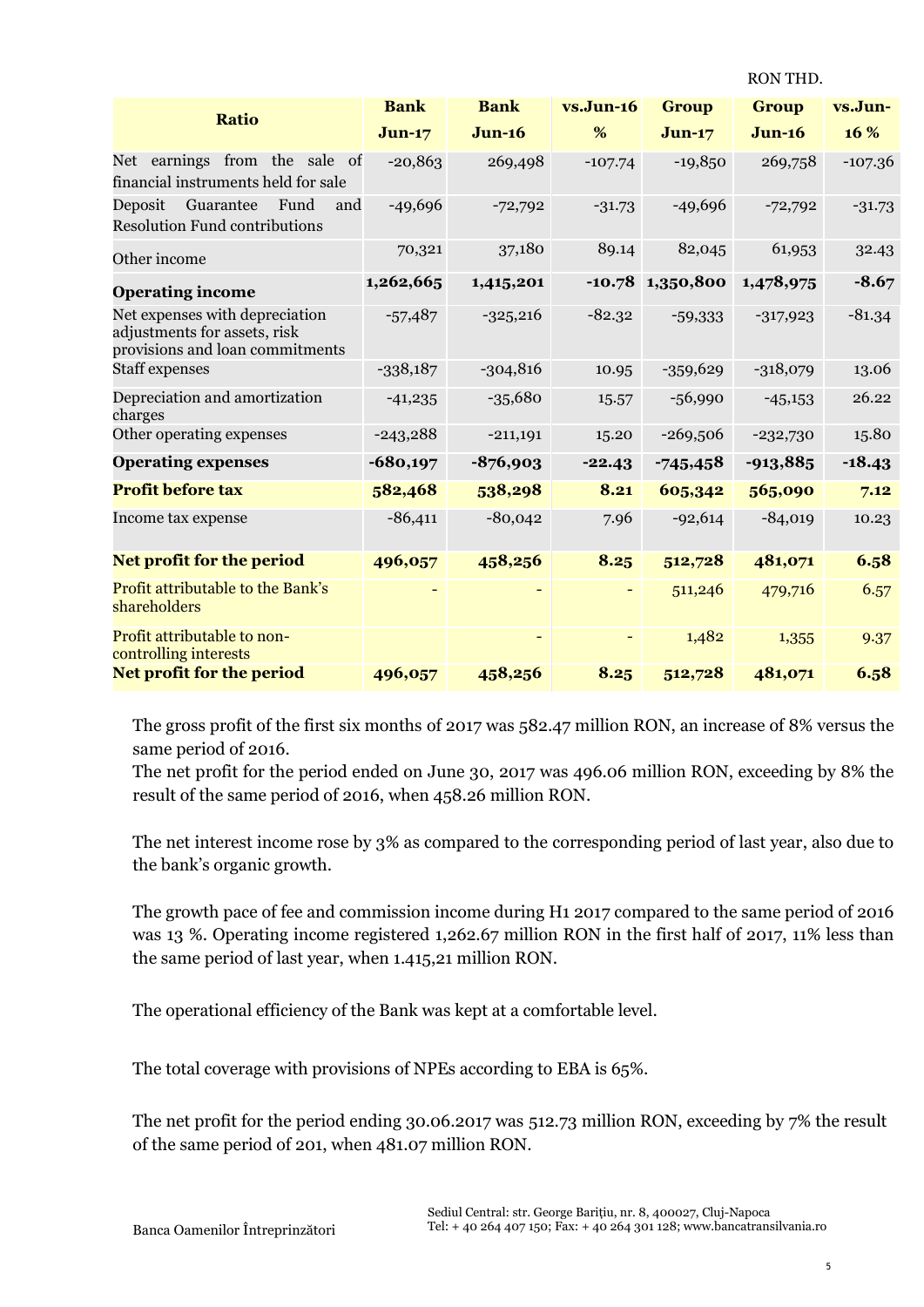At the end of the first semester of 2017, Banca Transilvania's profit has a 96.75% weight within the profit of the BT Group.

The result per share after the first 6 months of 2017, respectively after the first 6 months of 2016, restated taking into consideration BT's share capital increase from July 2017, respectively July 2016, is the following:

|                                  |                          |                          |                  |                          | RON THD.                 |                  |
|----------------------------------|--------------------------|--------------------------|------------------|--------------------------|--------------------------|------------------|
| <b>RATIO</b>                     | <b>Bank</b><br>$J$ un-17 | <b>Bank</b><br>$Jun-16$  | $vs.Jun-16$<br>% | <b>Group</b><br>$Jun-17$ | <b>Group</b><br>$Jun-16$ | $vs.Jun-16$<br>% |
| <b>Net Profit for the period</b> | 496,057                  | 458,256                  | 8.25             | 512,728                  | 481,071                  | 6.58             |
| <b>Basic EPS</b>                 | $\overline{\phantom{a}}$ | $\overline{\phantom{a}}$ |                  | 0.1187                   | 0.1105                   | 7.42             |
| Diluted EPS                      | $\overline{\phantom{a}}$ | $\overline{\phantom{a}}$ |                  | 0.1185                   | 0.1104                   | 7.34             |

Other details regarding the activity of the first semester this year:

- $\Rightarrow$  The automation and digitalization of processes aiming to give a better experience to customers represents one of the main areas where Banca Transilvalia has invested and continues to invest;
- $\Rightarrow$  At the end of the first semester of 2017, Banca Transilvania had 541 units, while at the end of H1 2016 there were 557 units; BT has picked up the pace in terms of modernizing its network of units;
- $\Rightarrow$  The total number of active staff at June 30, 2017 was 7.218, compared to 6,996 at June 30, 2016;
- $\Rightarrow$  The number of the Bank's active clients (individuals and companies) has increased by 7.34% versus the same period in 2016, from 2,178,956 million clients at June 30, 2016 to 2.338.901 million at June 30, 2017.
- $\Rightarrow$  The number of operations processed through Banca Transilvania accounts increased by over 17% as at June 30, 2017 versus the same period of 2016;

### **1.c. Cash flow statement and liquidity position**

The cash flow statement detailing the cash flows from operating, investment and financing activities is part of the Financial Statements that accompany this report.

The liquidity indicator computed in accordance with NBR regulations in force at 30.06.2017 was between 1.96 and 17.62, being above the minimum level of 1 (as per NBR Regulation No. 25/8.11.2011, applied from 31.01.2012).

Banca Transilvania continues to have excess liquidity, with a quick liquidity ratio of 49.23%, significantly better than the average of the banking system.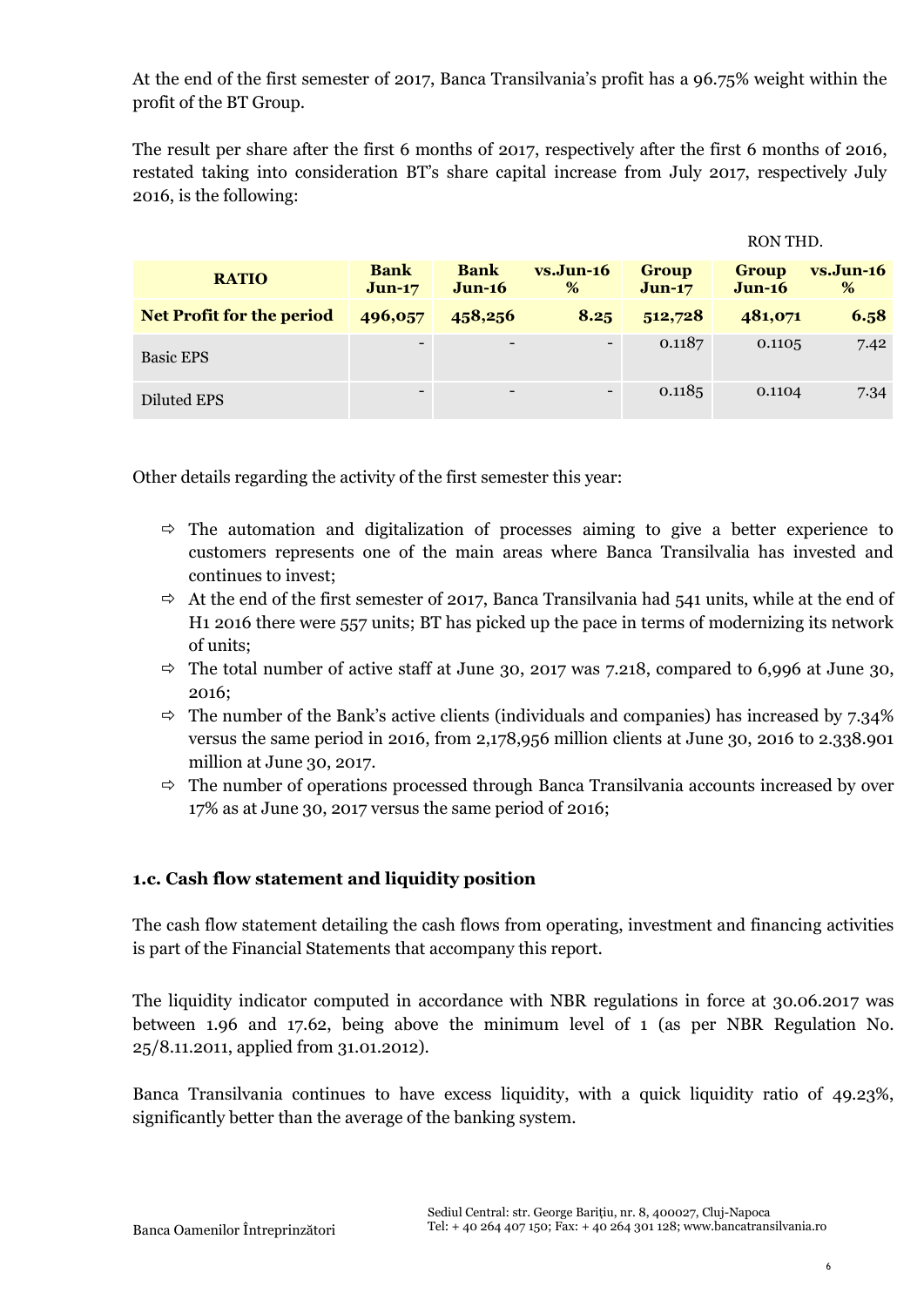# **2. OTHER ELEMENTS RELATED TO THE ACTIVITY OF THE FIRST SEMESTER OF 2017**

## **2.1 Presentation and analysis of trends, elements and events or uncertainty factors that could impact the bank's liquidity**

The economic environment at national level:

- $\Rightarrow$  The domestic economy has exhibited mixed developments in the first half of 2017, a favorable climate for exports and consumption being counterbalanced by the difficult moment in the area of investments and accumulation of macroeconomic imbalances and political tensions.
- $\Rightarrow$  After fiscal policy has been rethought, there are risks of excessive deficit procedures, with negative consequences on the sovereign rating.
- $\Rightarrow$  On May 5, 2017, the National Bank of Romania took the decision to reduce the total level of the minimum required reserve for credit institutions, lowering the foreign currency reserve from 10% to 8%, while maintaining the national currency reserve (in Lei a.k.a. RON) at 8%.
- $\Rightarrow$  The evolution of monetary indicators in June and the first half of the year from 2017 indicate the acceleration of the total non-governmental loan, driven by the low level of the real interest rate. On the other hand, the data shows a decrease in company deposits in June, due to the intensified perception of risk, on the background of political tensions. At the end of June 2017, the weight of RON loans within total non-governmental loans stood at 60.2 % (a record high).

### **2.2 Presentation and analysis of the effects on financial statements of all capital expenditures, current and anticipated, compared to the same period of last year**

Investments in tangible and intangible assets were RON 501.33 million at June 30, 2017, compared to RON 416.50 million at June 30, 2016. The value of tangible and intangible assets increased versus H1 2016 by RON 84.83 million, due to the implementation of the investment budget for the period from January to June 2017.

### **2.3 Presentation and analysis of the economic events, transactions and changes that significantly impact the main revenues of the bank**

The main activity of the bank was performed under normal conditions, with no exceptional circumstances. All legal requirements were followed, in terms of the correct and up-to-date organization and management of accounting, in terms of accounting principles, as well as in terms of the observance of accounting rules and methods in force.

The Separate and Consolidated Financial Statements were drafted in accordance with the International Financial Reporting Standards as adopted by the European Union ("IFRS") and in force at June 30, 2017. The data presented regarding the first semester of 2017 is based on the rules for accounting organization and management, in accordance with Law no. 82/1991, republished and further amended and completed, with NBR Order no.27/2010 approving the accounting rules under the International Financial Reporting Standards adopted by the European Union, as subsequently amended and supplemented.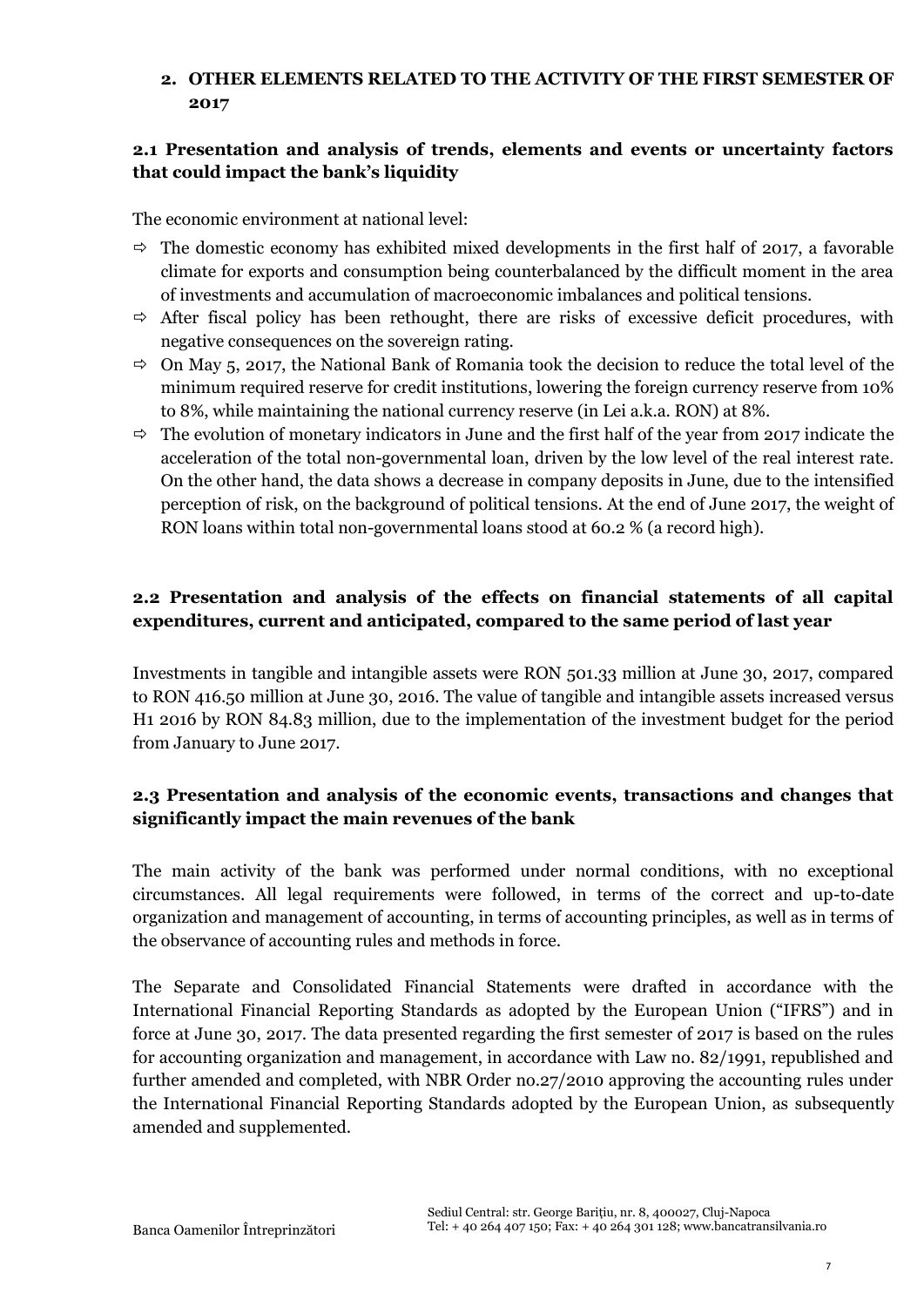# **3. CHANGES THAT AFFECT THE SHARE CAPITAL AND THE ADMINISTRATION OF THE COMPANY**

# **3.1 Description of cases in which the company could not fulfill its financial obligations in the reporting period:**

Not the case**.**

### **3.2 Description of changes in the rights of the shareholders of the company**:

Banca Transilvania's Ordinary & Extraordinary General Meeting of Shareholders held on April 26, 2017 has approved the distribution of the profit resulted in 2016, namely RON 1,228,440,318 for:

- The payment of cash dividends to shareholders amounting to RON 219,000,000 lei (gross dividend/share of RON 0.0600650382)
- Increasing the share capital with RON 695,388,129 by issuing free shares. (0.1907238107 free TLV shares are granted for each previously held share).

Increase of the share capital by capitalizing the reserves from the net profit of the year 2016 in amount of 695,388,129 RON, by issuing 695,388,129 new shares, at a nominal value of 1 RON/share, to the benefit of the shareholders registered with the Shareholding Registry held by the Central Depository at the record date established by the GMS, namely August 4, 2017.

The date of transfer for the free shares, as approved by the Extraordinary General Meeting of Shareholders of Banca Transilvania dated 26.04.2017, is August 7, 2017 and the beneficiaries are investors who are registered as holding TLV shares at the record date, respectively August 4, 2017.

Following the increase, the share capital of the Bank has the value of 4,341,435,921 lei, divided into 4,341,435,921 shares with a nominal value of 1 RON.

The legal procedures for the registration of the capital increase required by the capital market authorities (the Financial Supervision Authority, the Central Depository) were completed on August 7, 2017.

### **3.3 Changes in the management structure of the bank (board, executive level etc.):**

At the level of BT's Board of Directors, the registration procedure of Mr. Costel Lionachescu as Board Member of Banca Transilvania was finalized by the Trade Registry Office.

The Ordinary General Meeting of Shareholders dated 26.04.2017 approved the appointment of Mrs. Ileana Mirela Bordea as Member of the Bank's Board of Directors (pending NBR approval).

At executive management level, on June 15, 2017 the labor contract of Mr. Radu Hanga, Executive Manager, was terminated through the parties' mutual agreement (the position is currently vacant).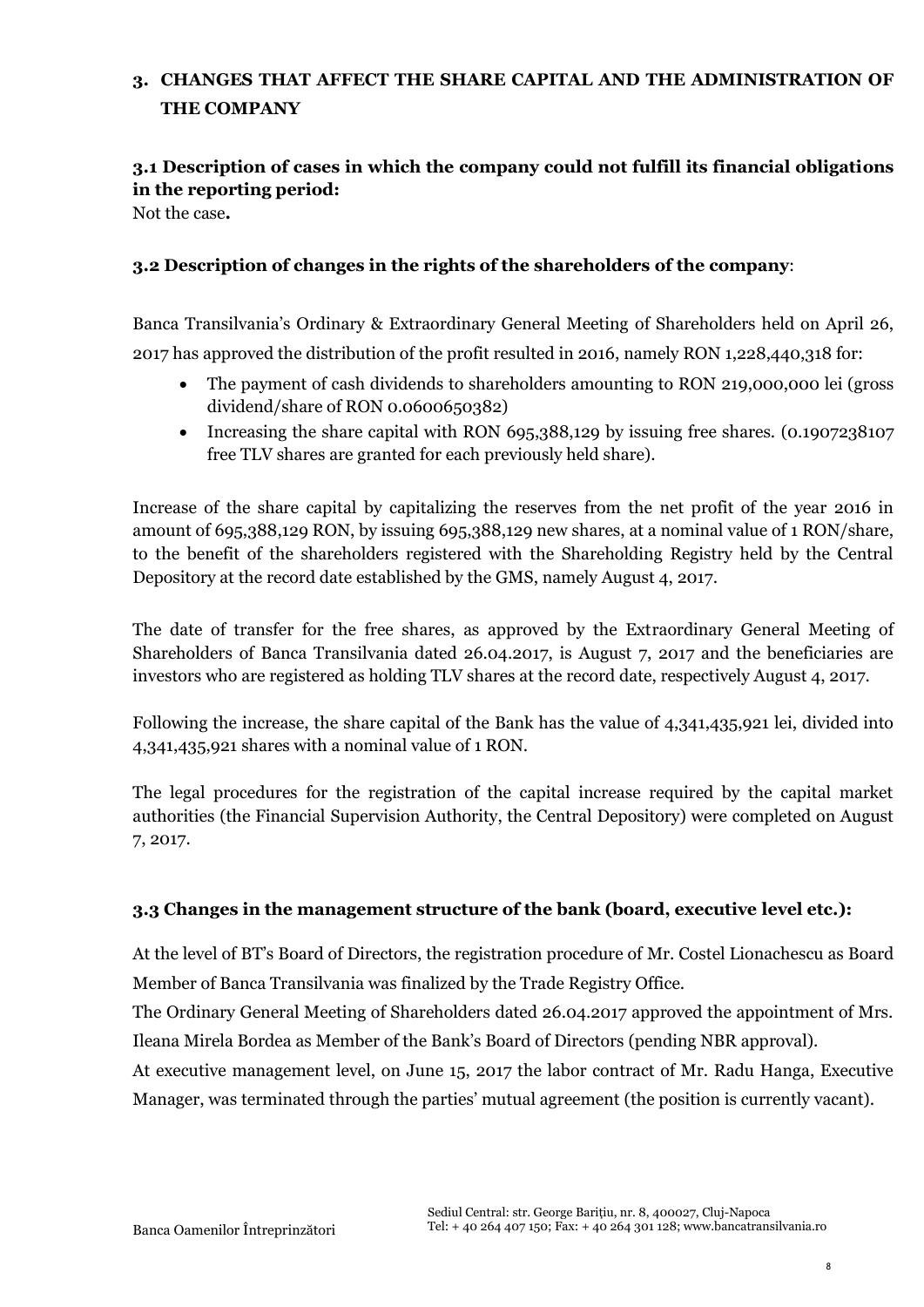#### **4. SIGNIFICANT TRANSACTIONS:**

There were no major contracts concluded by BT in the first half of 2017 related to acquisitions, mergers, divisions, etc. There was no information concerning significant major transactions concluded by BT with the persons it cooperates with or in which such persons were involved during the first half of 2017.

**ANNEX :** The present report has copies of the following documents attached**:**

- Condensed separate and consolidated financial statements according the International Financial Reporting Standards (IFRS) as endorsed by the European Union as at June 30, 2017:
	- Separate and consolidated statement of profit and other comprehensive income
	- Separate and consolidated statement of financial position;
	- Separate and consolidated statement of changes in equity;
	- Separate and consolidated statement of cash flow;
	- Notes to the separate and consolidated condensed financial statements.
- The statement of the CEO of Banca Transilvania on assuming responsibility for the financial statements for the period ended June 30, 2017;
- The ownership structure of Banca Transilvania as at June 30, 2017;
- Copies of the documents required in order to apply any changes to the bank's constitutive documents and the management structure (board, executive level etc.).

**Note:** The financial statements for the first semester of 2017 were audited by PricewaterhouseCoopers Audit SRL – the external auditor of Banca Transilvania.

**CHAIRMAN OF THE BOARD CEO DEPUTY CEO HORIA CIORCILA ÖMER TETIK GEORGE CALINESCU**